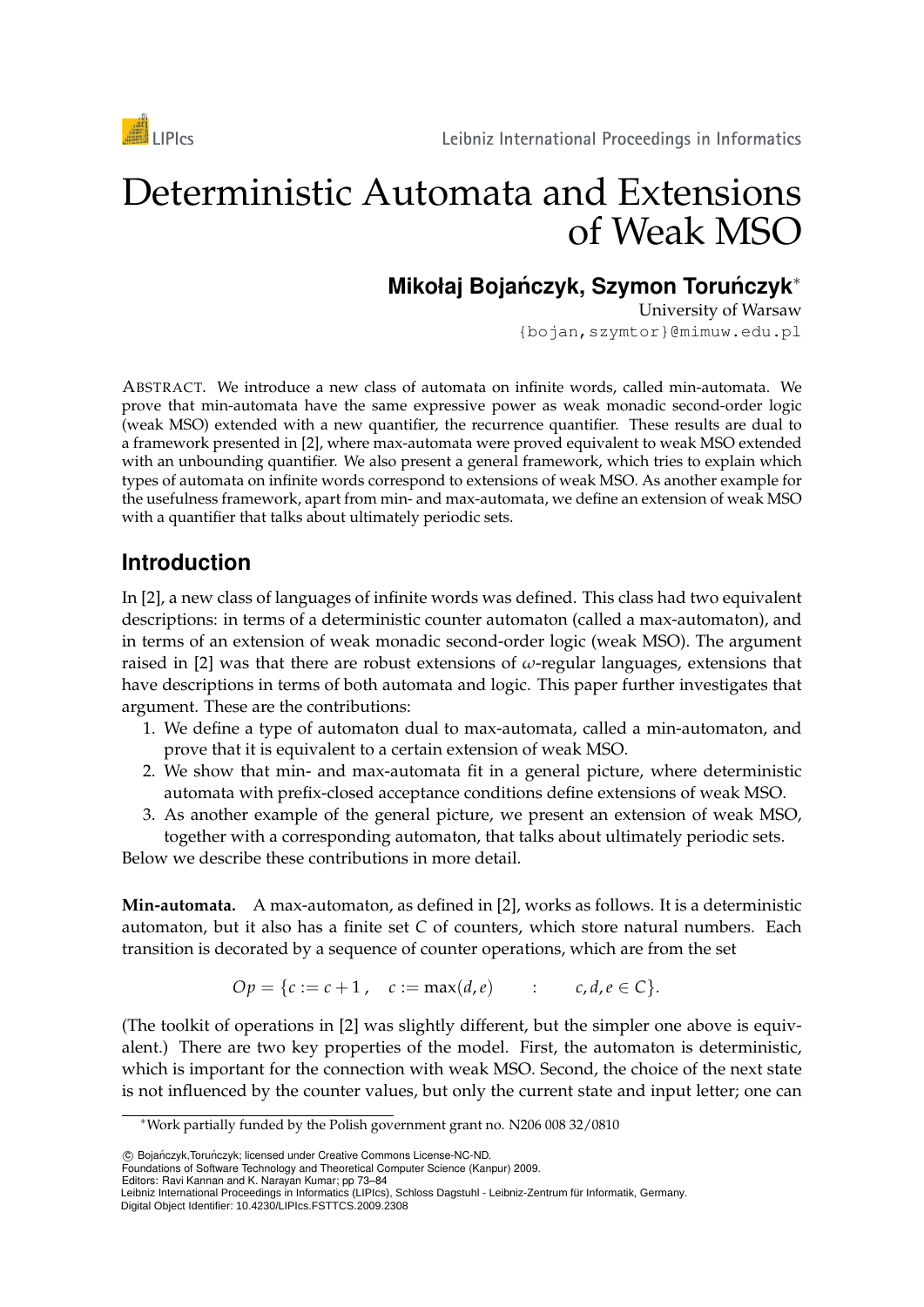somehow think of the counter operations being applied after the run is chosen. The only place where the counters are read is the acceptance condition, which is a boolean combination of conditions

> $\limsup val(c, a_1 a_2 \dots a_i) = \infty$ , *i*→∞

where  $val(c, u)$  is the value of counter  $c$  after reading a finite prefix  $u$  of the input word.

The main contribution of [2] is that max-automata are equivalent to weak MSO extended with a quantifier, called the unbounding quantifier. The unbounding quantifier binds a set variable *X* in a formula  $\varphi$ (*X*) and is true if there are sets *X* of arbitrarily large finite size that satisfy  $\varphi$ (*X*).

If an automaton with the max operation has a matching logic, then what about min? What if we use lim inf instead of lim sup in the acceptance condition? In this paper we analyze such an automaton model, called a min-automaton, where min is used instead of max, and the acceptance condition uses lim inf instead of lim sup. We show that min-automata also have a corresponding logic. Note that there are other combinations, which we do not study here, such as automata that use max and lim inf.

What is the logic that corresponds to min-automata? As was the case for max-automata, this is an extension of weak MSO, where a new quantifier is added. The quantifier for minautomata, which we introduce in this paper and call the recurrence quantifier, says: "there is some  $n \in \mathbb{N}$  such that infinitely many sets of size *n* satisfy  $\varphi(X)$ ". One of our main results, Theorem 8, is that min-automata have the same expressive power as weak MSO extended with the recurrence quantifier.

**General Framework.** Although we think that min-automata are interesting in their own right, we also think that they are part of a bigger picture for deterministic automata on infinite words. The bigger picture is that any "reasonable" acceptance condition seems to give a robust class of languages extending weak MSO. We present some preliminary results that attempt to formalise these ideas.

One consequence of our results is a normal form theorem: any formula of weak MSO extended with both the unbounding quantifier (the quantifier related to max-automata) and the recurrence quantifier (the quantifier related to min-automata) is effectively equivalent to a boolean combination of formulas, each of which has at most one occurrence of the new quantifiers (bounding or recurrence). In other words, mutual nesting of the new quantifiers does not contribute to the expressive power. This normal form can be used to decide satisfiability for weak MSO extended with both quantifiers, since the algorithm only needs to test emptiness for boolean combinations of (actually, conjunctions of) max- and min-automata.

**Ultimately Periodic Quantifier.** As an example of the bigger picture, we consider an extension of weak MSO with the ultimately periodic quantifier. This quantifier binds a firstorder variable in a formula  $\varphi(x)$  and says that the set of word positions that satisfy  $\varphi(x)$  is ultimately periodic. We present an equivalent automaton model, where the acceptance condition says that certain states appear in an ultimately periodic way, and certain other states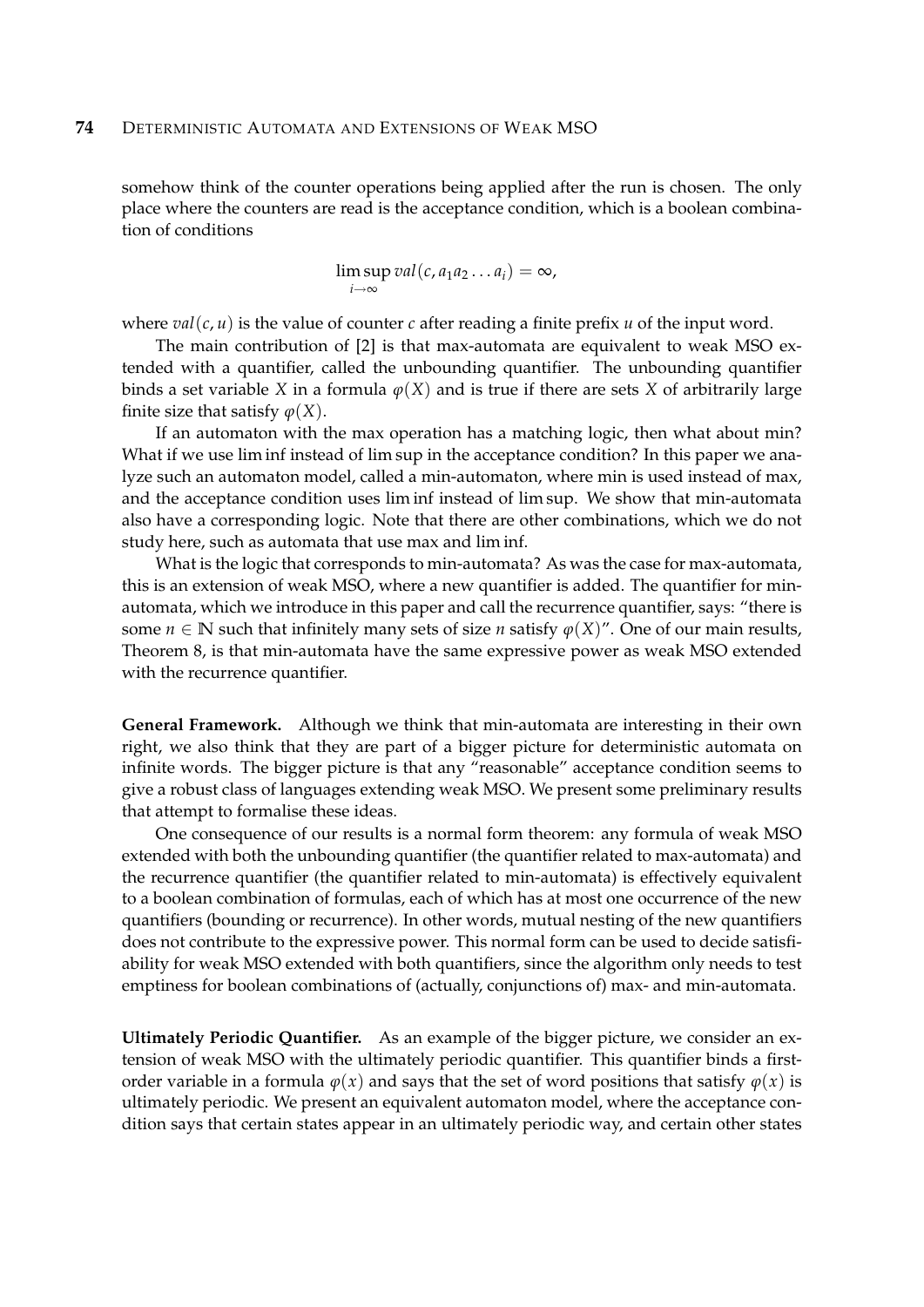do not. Using this model, and some combinatorics, we prove that satisfiability is decidable for weak MSO with the ultimately periodic quantifier.

**Background and related work.** The idea of considering extensions of *ω*-regular languages is not new, dating back to the sixties. One line of work has been to add new predicates, such as a predicate  $square(x)$ , which holds for positions that are square numbers. This line was started by [7], and continued in [5, 11, 10].

More closely related to this paper is the work on the unbounding quantifier. This quantifier was introduced in [3]. The satisfiability problem for full MSO (as opposed to weak MSO, the subject of this paper) extended with the unbounding quantifier was tackled [4]. By introducing an automaton model, called a BS-automaton, [4] provided some fragments of full MSO with the unbounding quantifier that have decidable satisfiability over infinite words. A BS-automaton is a counter automaton with acceptance conditions as in max- and min-automata, but, crucially, it is nondeterministic. Nondeterminism is important for full MSO, where existential quantification over infinite sets is allowed. Nondeterminism also increases the flexibility of the model (for instance, the max and min operations become redundant). There is no free lunch, however: nondeterministic BS-automata are not closed under complement, and it is not clear what is the correct automaton model for full MSO with the unbounding quantifier. It is still an open problem if full MSO extended with the unbounding quantifier has decidable satisfiability over infinite words.

BS-automata have also been considered in [1], under the name of R-automata. BSautomata are also closely related to distance desert automata, which were used by Kirsten to decide the star height problem [8]. A tree variant of distance desert automata was introduced in [6], to decide star height for tree languages.

Acknowledgments. We would like to thank Eryk Kopczyński, Sławomir Lasota, Aymeric Vincent and Thomas Wilke for many stimulating discussions.

#### **1 Min-automata**

In this section we introduce min-automata. The idea is that a min-automaton has a finite set of counters that store natural numbers, and each transition is labeled by a finite sequence of counter operations, taken from the set

$$
Op_C = \{c := c + 1, \quad c := \min(d, e) \quad : \quad c, d, e \in C\}.
$$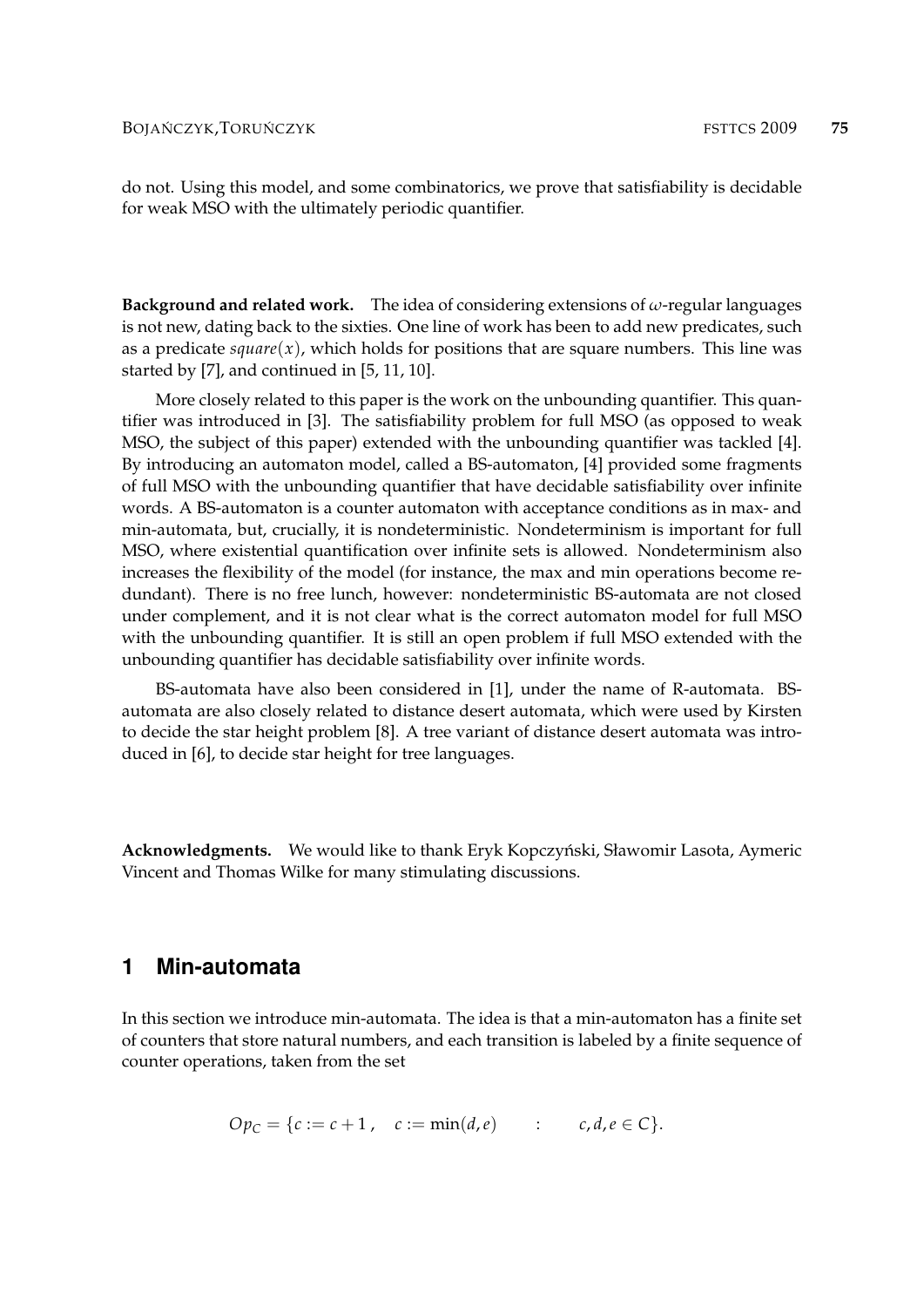Formally, a deterministic min-automaton consists of:

- *A* The alphabet of the automaton
- *Q* A finite set of states of the automaton
- *C* A finite set of counters of the automaton
- *δ* The state transition function, *δ* : *Q* × *A* → *Q*
- *γ* The counter update function,  $\gamma$ :  $Q \times A \rightarrow (Op_C)^*$
- *q*<sub>0</sub> The initial state,  $q_0 \in Q$
- *v*<sub>0</sub> The vector of initial counter values,  $v_0 \in \mathbb{N}^C$
- *F* The acceptance condition, described below.

Given a finite word  $w \in A^*$ , the automaton produces a unique run  $\rho \in Q^*$ . By applying the counter update function  $\gamma$  to this run, we get a sequence  $\pi \in (Op_{\mathcal{C}})^*$  of counter operations. By applying this sequence of operations to the initial counter valuation  $v_0$ , we get a counter valuation written *val*(*c*, *w*).

The acceptance condition *F* is the only place where the counters are read. It talks about the asymptotic<sup>†</sup> values of the counters when reading an input word  $a_1a_2\dots \in A^\omega$ . It is a boolean combination of conditions

$$
\liminf_{i \to \infty} val(c, a_1 \cdots a_i) = \infty.
$$
 (1)

In the automaton, the above condition is represented in the formula *F* by an atom *c* for short.

In particular, the class of languages accepted by min-automata is closed under complementation, since replacing the acceptance condition  $F$  by  $\neg F$  gives an automaton recognizing the complement language, thanks to determinism. Closure under alternative and conjunction follows from the usual cartesian product construction.

If the counters would influence the states, such as by having a zero-test counter operation, we would lose all the robust decidability of the model. It is crucial that as far as choosing the states is concerned, a min-automaton behaves just like a finite deterministic automaton.

**EXAMPLE 1.** With each infinite sequence of natural numbers  $n_1$ ,  $n_2$ ,  $n_3$ ..., we may associate an infinite word

$$
a^{n_1}b\ a^{n_2}b\ a^{n_3}b\ldots
$$

Let *L* be the set of words associated with sequences where  $\liminf n_i < \infty$ . Then *L* is recognized by a deterministic min-automaton with one state, three counters *c*, *d*, *z* and the following instructions.

- when reading *a*, do  $c := c + 1$ ,

- when reading *b*, do  $d := min(c, c)$ ;  $c := z$ .

The initial valuation is  $(0, 0, 0)$ . Counter *c* stores the size of the current *a* block, while counter *d* stores the size of the last complete *a* block. Counter *z* always stores 0, and is used to reset

<sup>†</sup>Since the acceptance condition is insensitive to finite perturbations, the initial counter valuation does not influence the accepted language. The initial counter valuation will play a role for automata in matrix form.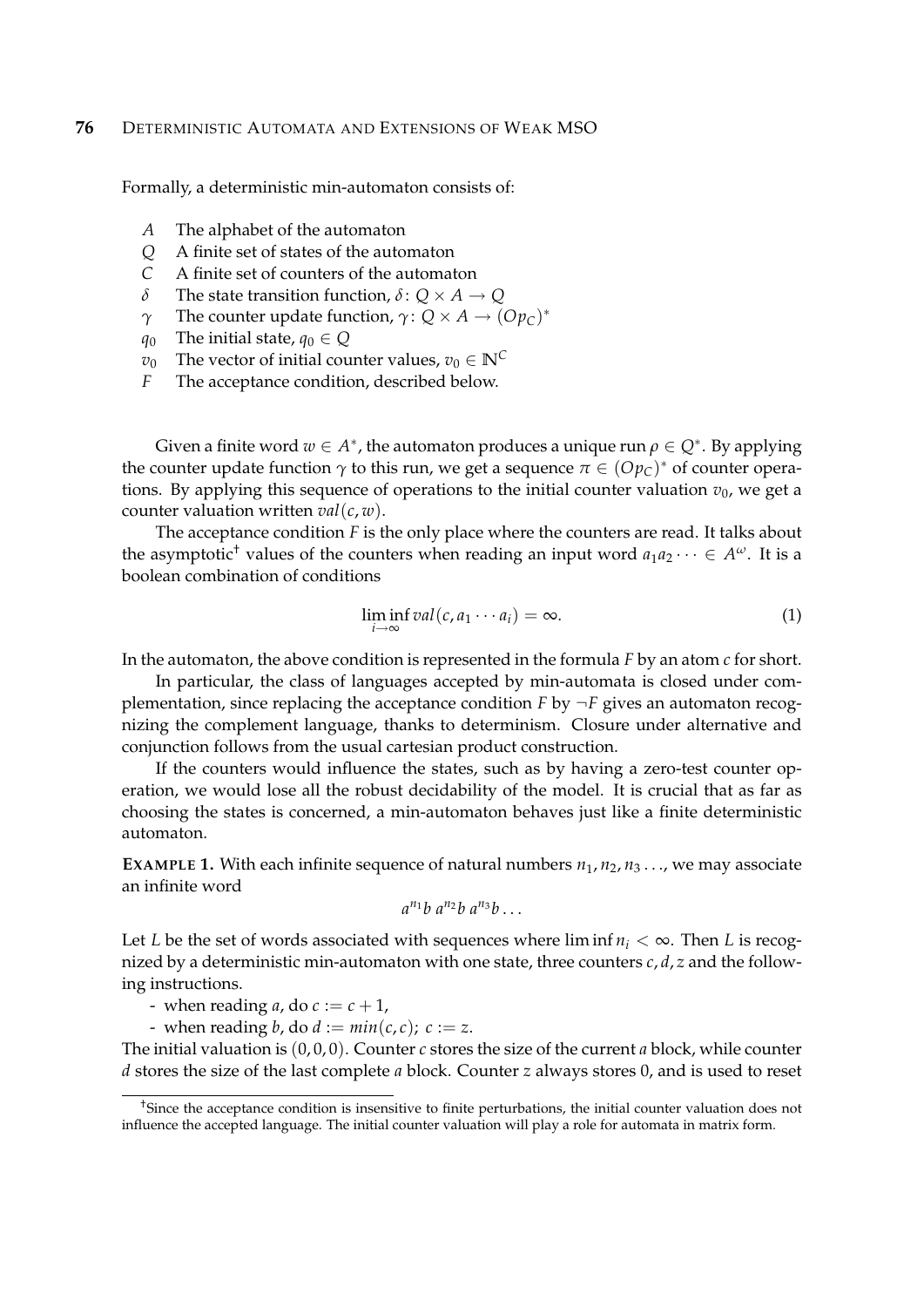counter *c* when a block of *a*'s is finished. The acceptance condition is  $F = \neg c \land \neg d$ : both counters *c* and *d* should have liminf  $\lt \infty$  (counter *z* is not mentioned in the acceptance condition).

The above example shows how counter operations  $c := 0$  and  $d := c$  can be implemented in the model.

The following lower bound on the complexity of emptiness is via a reduction from the universality problem for nondeterministic automata. This is also a partial answer to a question posed in [2], which asked about the complexity of emptiness for max-automata (the same proof works for max-automata).

**THEOREM 2.** Emptiness is PSPACE-hard for min-automata.

**Determinism.** Does determinism restrict the expressive power of min-automata? It does for max-automata: in [2], it was shown that nondeterministic max-automata can, while deterministic max-automata cannot, recognize the language

$$
L = \{a^{n_1}b\ a^{n_2}b\ a^{n_3}\ b\ \ldots \ \colon \liminf n_i < \infty\}.
$$

The reason why a nondeterministic max-automaton can recognize *L* is that a sequence has lim inf  $\langle \infty \rangle$  if and only if it has a subsequence of lim sup  $\langle \infty \rangle$ , and the subsequence can be nondeterministically guessed. The reason why deterministic max-automata cannot recognize this language is that *L* is on level  $\Sigma_3$  of the Borel hierarchy, while deterministic maxautomata can only recognize languages that are boolean combinations of  $\Sigma_2$  languages.

For min-automata, one can prove that nondeterministic min-automata can, while deterministic min-automata cannot, recognize the language

$$
K = \{a^{n_1}b\ a^{n_2}b\ a^{n_3}\ b\ldots \colon \limsup n_i = \infty\}.
$$

The reason why a nondeterministic min-automaton can recognize *K* is the same as in the counterexample for max-automata. However, how does one prove that a deterministic minautomaton cannot recognize *K*? The topological argument no longer works, since *K* is on level  $\Pi_2$  of the Borel hierarchy, while deterministic min-automata can recognize even Σ<sub>3</sub> languages, such as the language *L*. One idea would be to change the topology, to one where min-automata would be simpler than max-automata, but we could not find such a topology. Our solution uses pumping arguments.

**Relationship with BS-automata.** In this section we talk about translating min- and maxautomata into BS-automata, as defined in [4]. BS-automata are like min- or max-automata, with three differences: (i) they are nondeterministic; (ii) they do not have the min and max counter operations, only increment and reset; and (iii) the acceptance condition can speak of both lim inf and lim sup. In [2] it was shown how to convert a max-automaton to a nondeterministic BS-automaton. The same technique works for min-automata, so we get:

**THEOREM 3.** Every max-automaton is effectively equivalent to a nondeterministic BSautomaton. The same holds for min-automata.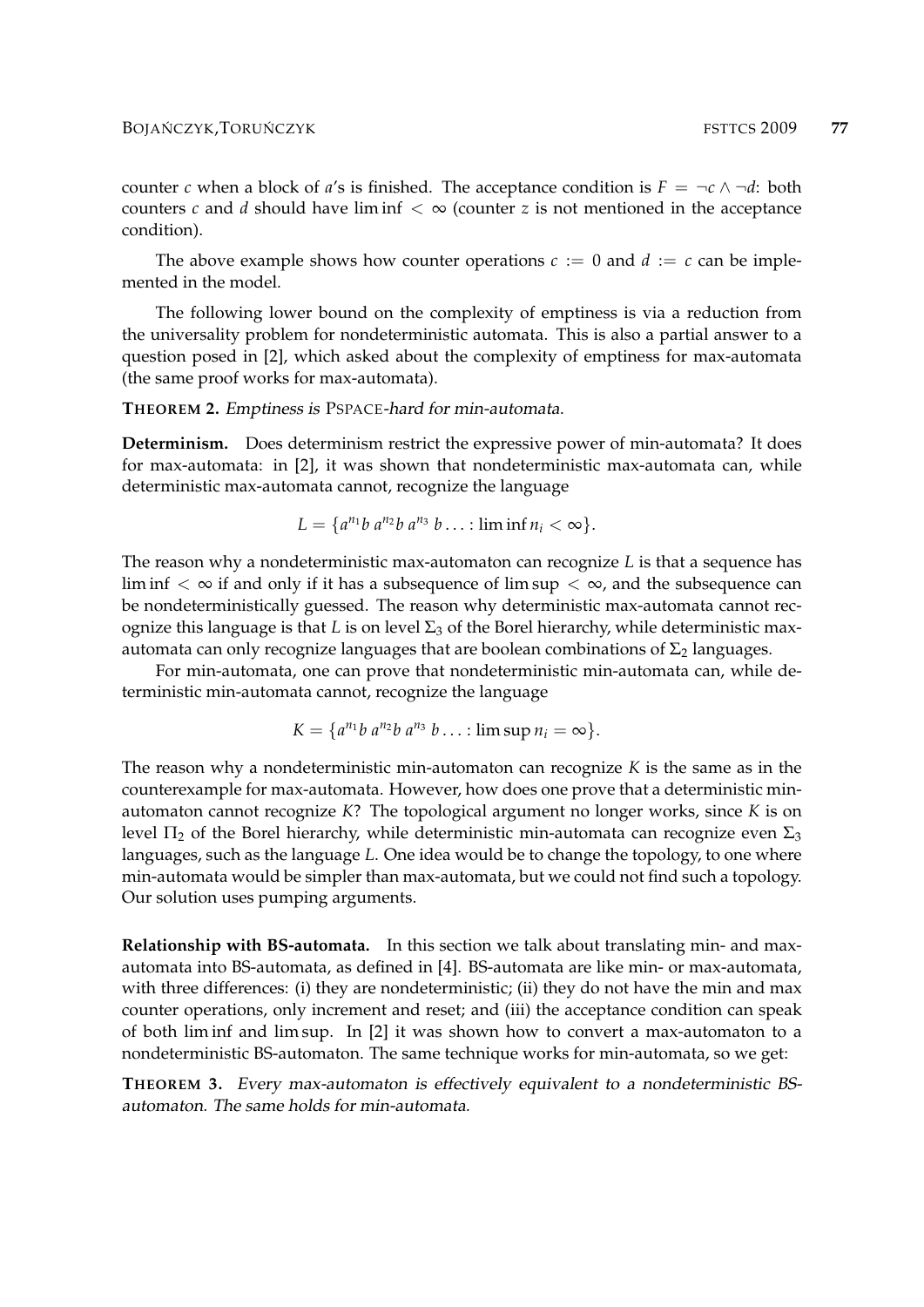#### **COROLLARY 4.** Emptiness is decidable for boolean combinations of min- and max-automata.

PROOF. Since max- and min-automata are closed under boolean operations, the problem is equivalent to testing emptiness for positive boolean combinations. Since BS-automata are closed under positive boolean combinations, every boolean combination of max- and min-automata is effectively equivalent to a BS-automaton. Emptiness of BS-automata is decidable by [4].

The complexity of the above procedure is quite high, especially due to the high cost of translating a max-automaton into a BS-automaton (the current algorithm is nonelementary). It would be nice to get an upper bound that is closer to the PSPACE lower bound from Theorem 2.

BS-automata do not have the min operation, and yet they are still able to capture minautomata. The translation from min-automata to BS-automata introduces nondeterminism. One might ask: is the min counter operation necessary in a deterministic min-automaton? (After removing the min-operation, we add a substitution operation  $c := d$  and a reset operation  $c := 0$ , and we still keep the acceptance condition that talks about lim inf.) Notice how the automaton in Example 1 does not really use the min operation, only the substitution. In preliminary work, we have proved that min-automata without min are less expressive.

Below we describe the separating example. The alphabet is *a*, *b*, *c*, *d*. Let

$$
w = a^{n_1}ba^{n_2}b\cdots a^{n_k}b
$$

be a word in  $(a^*b)^+$ . For  $\sigma \in \{c, d\}$  we define  $\overline{w\sigma}$  to be  $\min(n_1, \ldots, n_k)$  if  $\sigma = c$  and  $\infty$ otherwise. The separating language is

$$
\{w_1\sigma_1w_2\sigma_2\ldots\in ((a^*b)^+(c+d))^{\omega} : \liminf \overline{w_i\sigma_i} = \infty\}
$$

It is easy to define a min-automaton that recognizes the above language. The proof that an automaton without min cannot recognize this language requires a pumping argument, and will be given in a full version of this paper.

**A matrix representation.** In this section we represent the automata by matrices.

We extend slightly the definition of min-automata and allow an additional value  $\top$ , called the *undefined* value. As far as the min operation is concerned, the values are ordered  $0 < 1 < \ldots < T$ . We extend addition to the new counter values by setting:

$$
\top + x = x + \top = \top \qquad \text{for all } x.
$$

We write T for the extended set  $\{0, 1, 2, \ldots, \top\}$  of counter values. Together with the two operations above  $\mathcal T$  forms a semiring, where the addition operation is min and the multiplication operation is +. This semiring is called *the tropical semiring*, or (*min*, +) semiring, see e.g. [9].

The new counter values can be eliminated, by storing in the states the information about which counters are  $\top$ . The undefined counter value  $\top$  will become important in the matrix representation, where it will be used to eliminate states from the automaton.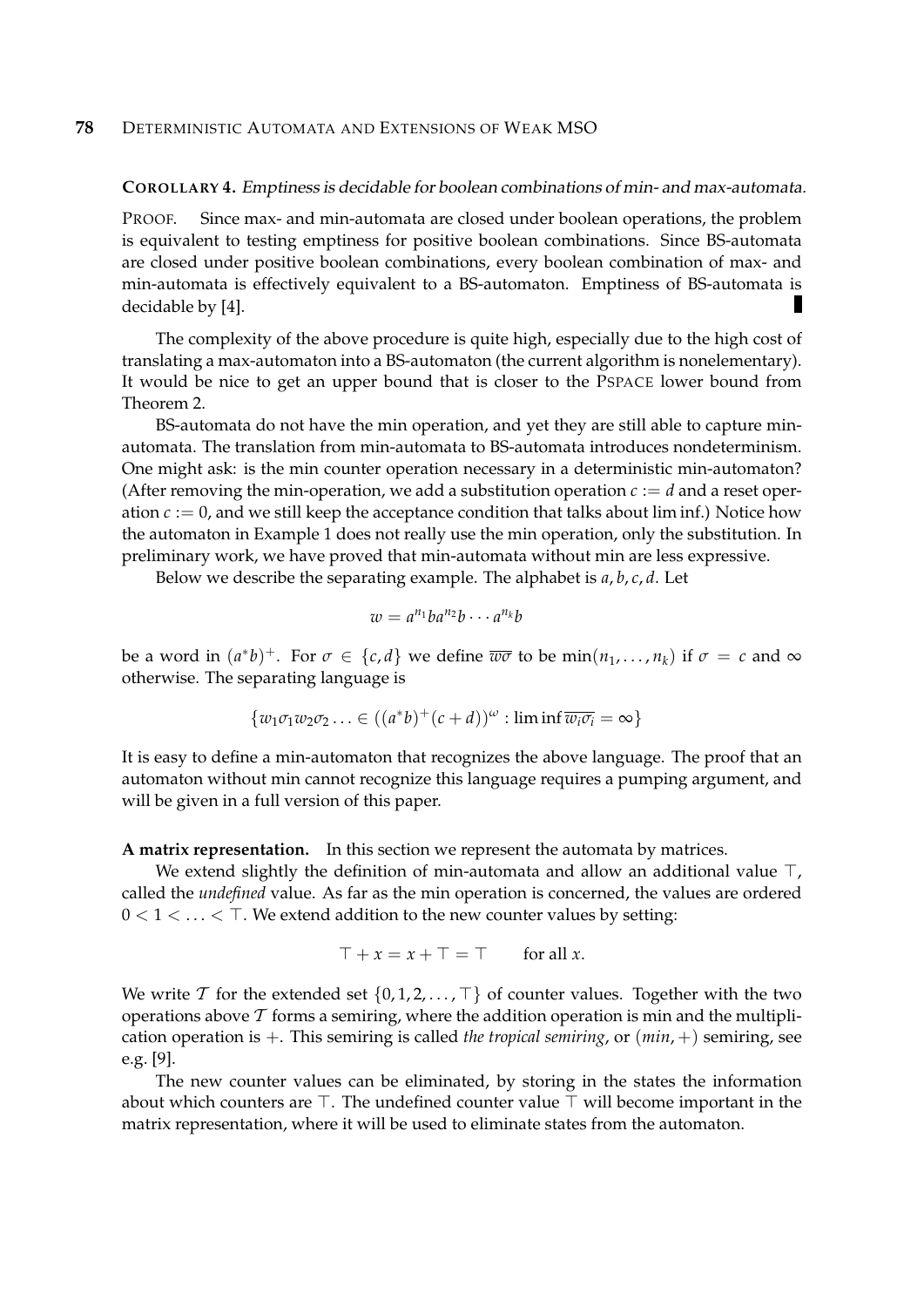Let  $M_C\mathcal{T}$  denote the semiring of  $C \times C$  matrices with entries from  $\mathcal{T}$ . Suppose that  $M \in M_{\mathcal{C}}$ . We can treat *M* as a counter operation, which changes a counter valuation, treated as a vector  $v \in \mathcal{T}^{\mathcal{C}}$ , to  $v \cdot M \in \mathcal{T}^{\mathcal{C}}$ . This type of operation can be implemented by a min-automaton, possibly after introducing auxiliary counters.

**EXAMPLE 5.** Let us return to the automaton from Example 1. When reading a letter *a*, the automaton would perform the operations  $c := c + 1$ . In matrix form, this is written as

$$
(c \ d \ z) \ := \ (c \ d \ z) \cdot \left( \begin{array}{rrr} 1 & \top & \top \\ \top & 0 & \top \\ \top & \top & 0 \end{array} \right).
$$

When reading *b*, the automaton would do  $d := min(c, c)$ ;  $c := z$ . In matrix form, this is

$$
(c \ d \ z) \ := \ (c \ d \ z) \cdot \left( \begin{array}{rrr} \top & 0 & \top \\ \top & \top & \top \\ 0 & \top & 0 \end{array} \right).
$$

Every sequence of counter operations can be represented in a matrix form as in the above example. In a *min-automaton in matrix* form, the counter operations are implemented by matrices, and the choice of the matrix only depends on the last letter seen (so there is no state). Such an automaton is given by an initial vector and a matrix for each letter of the input alphabet, so it is a tuple

$$
\langle A, C, \gamma : A \to \mathbb{M}_{\mathbb{C}} \mathcal{T}, v_0 \in \mathcal{T}^{\mathbb{C}}, F \rangle.
$$

After reading a word  $a_1 \cdots a_n$ , the counter valuation is

$$
v_0 \cdot \gamma(a_1) \cdot \gamma(a_2) \cdots \gamma(a_n).
$$

**PROPOSITION 6.** For every min-automaton one can construct an equivalent min-automaton in matrix form. If the input automaton has *n* states and *m* counters, the output automaton has  $(m + 1) \times n$  counters.

PROOF. [sketch] By storing the state information in the counters which use the value  $\top$ . Each counter has one copy corresponding to each of the automaton states, and all but one of the copies are undefined at any moment.

What is the point of the matrix representation? One advantage is that it underlies the close connection with existing work on distance automata and formal power series, where matrices over the tropical semiring play an important role. We would like to further investigate this connection, especially how the PSPACE upper bound on the limitedness problem for distance automata can be used for testing emptiness of min automata.

Another advantage is that we can eliminate states from the automaton. This is more an advantage of the  $\top$  counter value. Having a stateless automaton enormously simplifies combinatorics, for instance in the proof that deterministic min-automata cannot recognize the language *K* defined earlier, and hence nondeterministic min-automata cannot be determinized.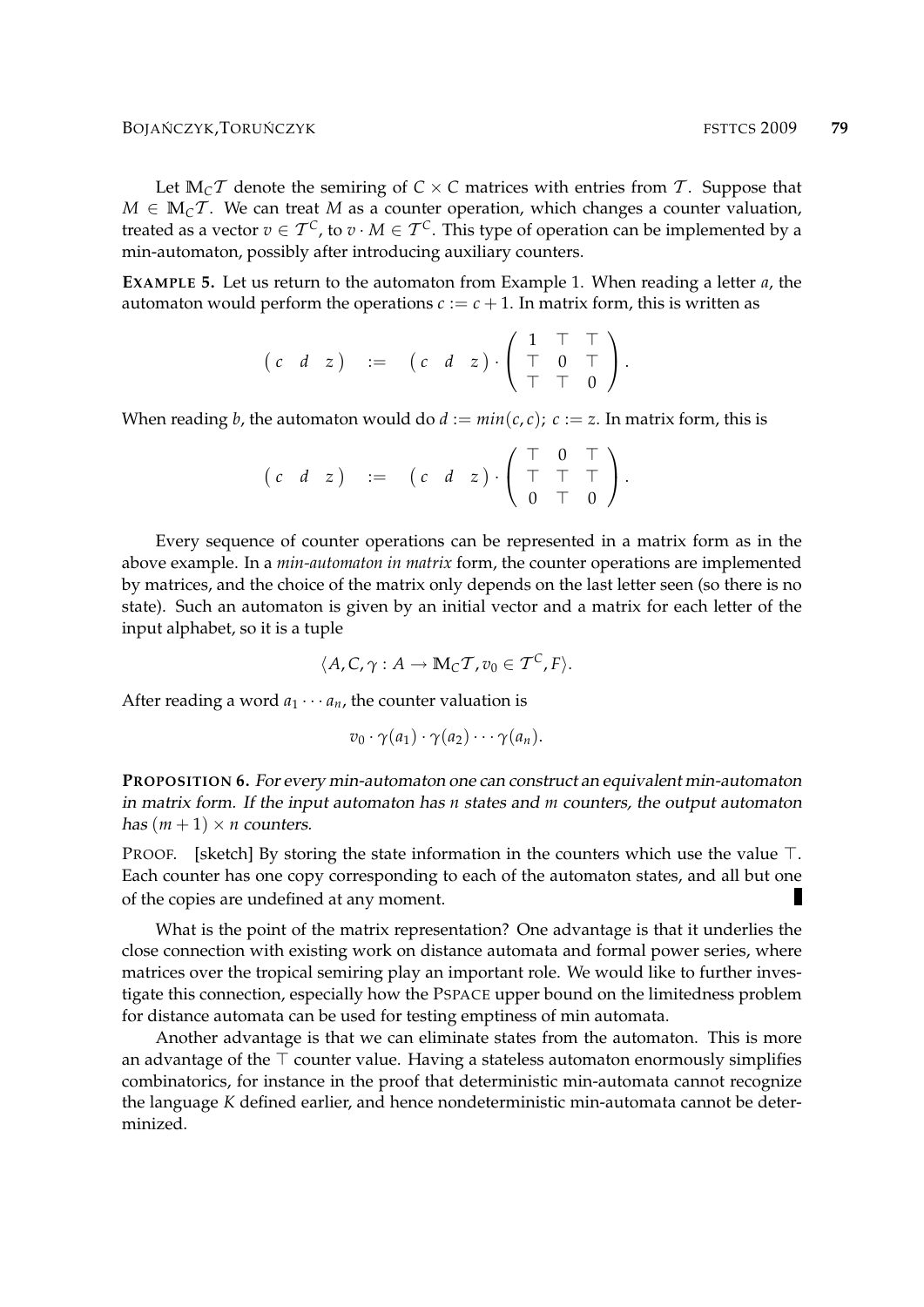### **2 Weak MSO with the recurrence quantifier**

In [2], max-automata were proved to have the same expressive power as weak MSO extended with a new quantifier, called the unbounding quantifier (denoted U). For minautomata, the situation is the same, only a different quantifier is needed. Before introducing the new quantifier, we recall the definition of weak MSO. In weak MSO over infinite words we may:

- quantify over finite sets of positions (the ∃fin*X* quantifier) and single positions (the ∃*x* quantifier),
- verify that a position belongs to a set of positions ( $x \in X$ ),
- verify that one position comes before another  $(x \le y)$ ,
- check the label standing on a position  $(a(x))$  for each label  $a \in A$ ),
- use boolean operations  $(\wedge, \vee, \neg)$ .

Weak MSO corresponds to deterministic Muller automata over infinite words, which, thanks to the theorem of McNaughton, define all *ω*-regular languages. The goal of this section is to show this correspondence for min-automata, by adding a new quantifier, called the recurrence quantifier.

**The recurrence quantifier** The recurrence quantifier, written R, binds a set variable *X* in a formula *ϕ*(*X*) and is true if there are infinitely many sets *X* of equal size that satisfy *ϕ*(*X*). More precisely,  $RX.\varphi(X)$  is satisfied in a word *w* if there exists a number  $N \in \mathbb{N}$  and infinitely many sets *X* of size *N* such that  $\varphi$ (*X*) is satisfied in *w*.

**EXAMPLE 7.** Let  $\varphi$  be a formula with a free set-variable *X* which says that *X* is connected and has at least two *b*'s. Formally,

$$
\varphi(X) = \wedge \left\{ \begin{array}{ccc} \forall x \forall y \forall z & x \in X & \wedge & z \in X & \wedge & x \leq y \leq z & \Rightarrow & y \in X \\ \exists x \exists y & x < y & \wedge & b(x) & \wedge & b(y) & \wedge & x \in X & \wedge & y \in X \end{array} \right.
$$

A word  $a^{n_1}b$   $a^{n_2}b$ ... satisfies RX. $\varphi(X)$  if and only if lim inf  $n_i < \infty$ . Therefore, the set of words with infinitely many *b*'s that satisfy  $RX.\varphi(X)$  is the language *L* from Example 1.

**THEOREM 8.** Weak MSO logic with the recurrence quantifier recognizes the same class of languages as min-automata.

This theorem is a special case of Theorem 11, stated in the next section.

# **3 General framework**

In the previous section, we defined min-automata and stated that they are equivalent to weak MSO with the recurrence quantifier. This is analogous to the situation for maxautomata, where the appropriate quantifier is the unbounding quantifier. Converting an automaton into a formula is straightforward, while converting a formula into an automaton can be done thanks to some general properties shared by min- and max-automata. We would like to bring out these similarities, by introducing a more abstract framework.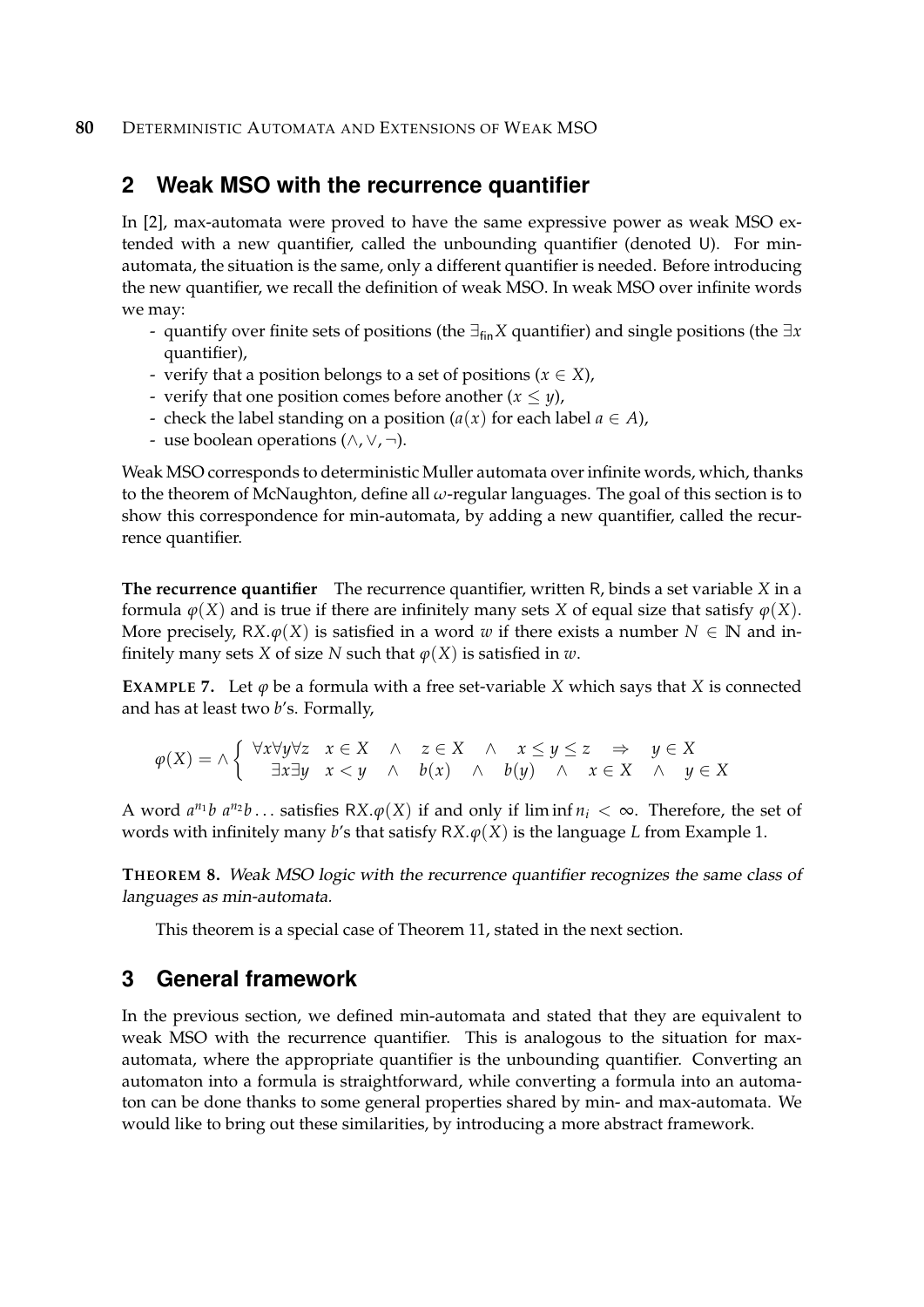**The automaton side** The control structure of deterministic min-automata, max-automata, Büchi automata, etc. is always the same, it is only the mode of acceptance that changes. We give an abstract definition below, by modeling an acceptance condition as a language *F* ⊆ *B <sup>ω</sup>*. The definition uses the notion of a letter to letter transducer, by which we understand a finite deterministic automaton with input alphabet *A*, whose transitions are labelled by letters of an output alphabet *B*. This transducer maps every word in  $A^*$  to a word in  $B^*$ of same length. We will use a transducer on infinite words, where it will give a function  $A^\omega \rightarrow B^\omega.$  Note that the transducers have no acceptance condition.

**DEFINITION 9.** An automaton with acceptance condition  $F \subseteq B^{\omega}$  (or simply *F*-automaton) A is a deterministic letter-to-letter transducer with input alphabet *A* and output alphabet *B*. We say that A accepts an input word  $w \in A^{\omega}$  if the output word belongs to *F*. Languages accepted by *F*-automata are called *F*-regular.

One example of this definition is a Büchi automaton. In this case, the acceptance condition is any language of the form  $(B^*C)^\omega \subseteq B^\omega$ , for  $C \subseteq B$ . In a similar way we can encode Muller or parity automata.

For min- or max-automata, the same can be done. In this case, the alphabet of the acceptance condition consists of words over the set of counter operations, and the acceptance condition contains those infinite sequences of counter operations where the appropriate limits are ∞.

We are mainly interested in *prefix-independent* acceptance conditions, namely languages  $F \subseteq B^{\omega}$  that satisfy  $F = B^*F$ . All the examples mentioned above are prefix-independent. (In the case of min- or max-automata, to get prefix-independence we should not use the matrix form of automata, but the original definition, where the counters have values in **N**.)

**The logic side** Let us call a *locus* any family X of finite sets of positions. Let a given input word be fixed. A formula  $\varphi$ (*X*) with a free set-type variable *X* defines its locus  $\mathcal{X}_{\varphi}$  as the family of finite sets of positions *X* which satisfy *ϕ*. A *locus property* Q is any set of loci. If Q is a locus property, then we write  $QX.\varphi(X)$  if  $\mathcal{X}_{\varphi} \in Q$ . The quantifiers  $\exists_{fin}$ , U, R, P (defined in the next section) all arise in this fashion. For instance, for a locus  $\mathcal{X}, \mathcal{X} \in \exists_{fin}$  if it is nonempty, while  $X \in \mathsf{U}$  if it contains arbitrarily large sets.

For two loci X and Y, we write  $X \simeq Y$  if X and Y differ by a finite number of sets. We call Q *finitely invariant* if Q is invariant under  $\simeq$ , i.e. if  $X \in \mathbb{Q}$  and  $X \simeq \mathcal{Y}$ , then  $\mathcal{Y} \in \mathbb{Q}$ . Examples of finitely invariant locus properties are U, R, P. On the other hand,  $\exists_{fin}$  is not finitely invariant.

A Q-formula is a formula  $QX.\varphi(X)$  where  $\varphi(X)$  is a formula of WMSO with only one free variable, namely *X*. An open Q-formula is a Q-formula where  $\varphi$  is open in the following sense: if a word *w* together with a set *X* satisfies  $\varphi(X)$ , then there is some finite prefix of *w* such that changing the word *w* on positions outside the prefix does not affect the truth value of  $\varphi(X)$ .

**Quantifier elimination** Here we present our main result, which shows how quantifiers can be denested in the scope of a formula of WMSO. Since the theorem talks about automata and languages, a quantifier is viewed as an operation on languages, which takes a language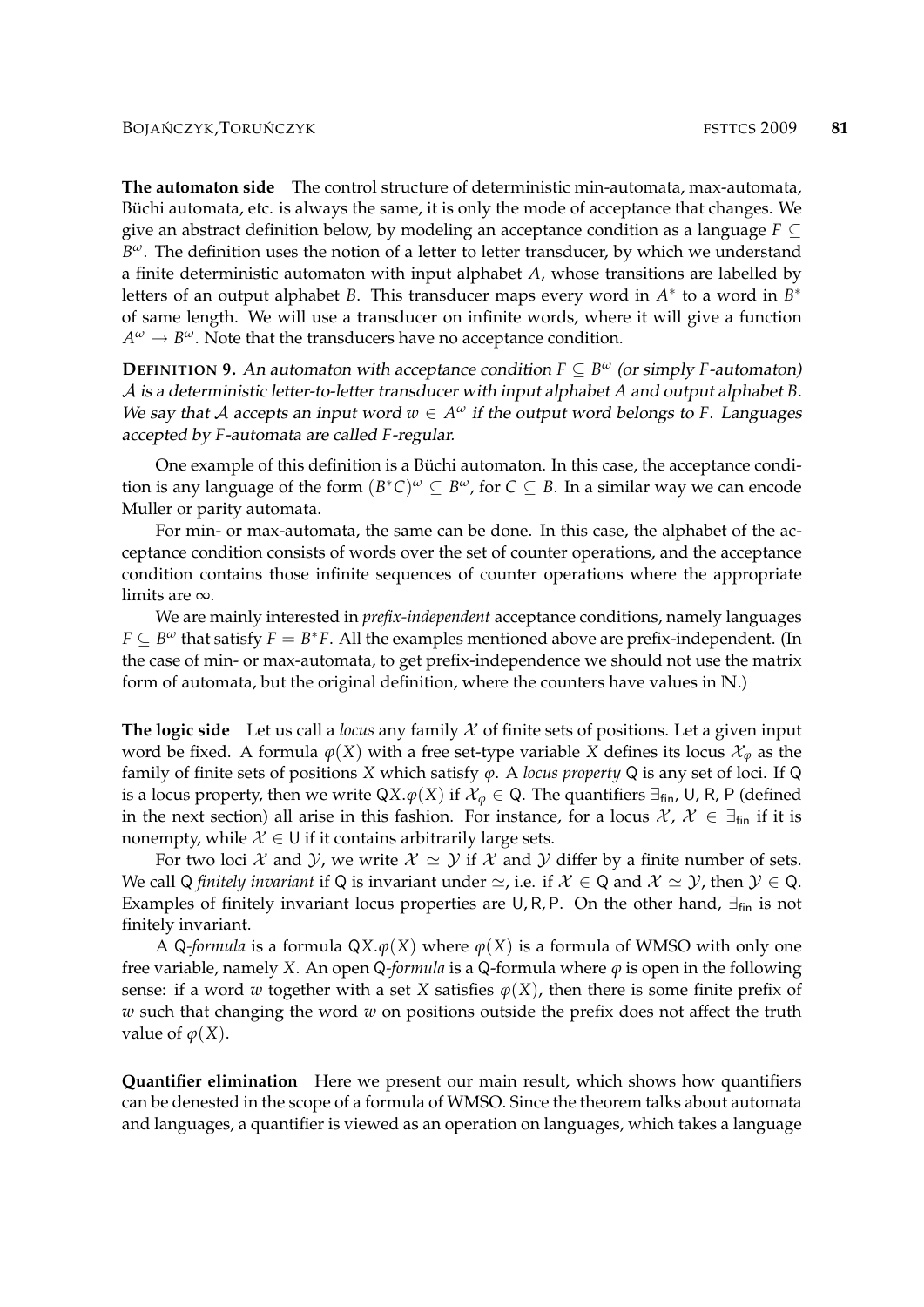over an alphabet  $A \times \{0,1\}$  and returns a language over an alphabet A. In the following, for a word *w* over alphabet *A* and a set of positions *X*, we write  $w \otimes X$  for the word over alphabet  $A \times \{0,1\}$  that has the labels of *w* on the first coordinate and the characteristic function of *X* on the second coordinate.

**THEOREM 10.** Let *F* be a prefix-independent acceptance condition and let Q be a locus property. If *L* is an *F*-regular language over the alphabet  $A \times \{0, 1\}$ , then the language

$$
QL = \{ w \in A^{\omega} : QX. [w \otimes X \in L] \}
$$

is a boolean combination of *F*-regular languages, *ω*-regular languages, and Q-formulas. Moreover, if Q is finitely invariant, then the Q-formulas are open.

Here is an important corollary of the above result.

**THEOREM 11.** Weak MSO extended by both the recurrence quantifier R and the unbounding quantifier U defines the same languages as boolean combinations of max-automata and min-automata. If the formula does not use R, then min-automata are not used in the combination, likewise for U and max-automata.

The above theorem also gives a normal form for weak MSO with the quantifiers R and U. Take a formula  $\varphi$  of the logic, compile it into a boolean combination of automata as in the above corollary, and then compile each of those automata back into a formula. What we end up with is a boolean combination of formulas of the form  $RX.\varphi(X)$  or  $UX.\varphi(X)$ , where *ϕ*(*X*) is a formula of weak MSO without R or U. In other words, nesting the quantifiers R and U does not contribute anything to the expressive power of weak MSO.

#### **4 Ultimately Periodic Quantifier**

In this section we present another extension of weak MSO, and use the general framework to show that its emptiness problem is decidable.

The *ultimately periodic quantifier*, written P, is used to say that a set of positions is ultimately periodic. Specifically, if  $\varphi$  is a formula, and *x* is a first-order variable free in  $\varphi$ , then  $Px.\varphi(x)$  is true in a word if the set of positions *x* that satisfy  $\varphi$  is ultimately periodic (the variable *x* gets bound by the quantifier).

We now use the framework from the previous section to present an automaton model that captures weak MSO extended with the ultimately periodic quantifier. For *L* ⊆ *A <sup>ω</sup>* and a word  $a_1 a_2 \ldots \in A^{\omega}$ , we write

$$
\text{suffix}_L(a_1a_2\ldots) = \{i \in \mathbb{N} : a_ia_{i+1}\ldots \in L\}
$$

We define PS<sub>L</sub> to be the set of words  $w \in A^\omega$  where suffix $_L(w)$  is ultimately periodic. Any language of the form PS*<sup>L</sup>* is called an *ultimately periodic acceptance condition*.

**COROLLARY 12.** Weak MSO extended with the ultimately periodic quantifier has the same expressive power as boolean combinations of deterministic automata with Büchi and ultimately periodic acceptance conditions.

PROOF. The nontrivial translation, from logic to automata, follows from Theorem 10.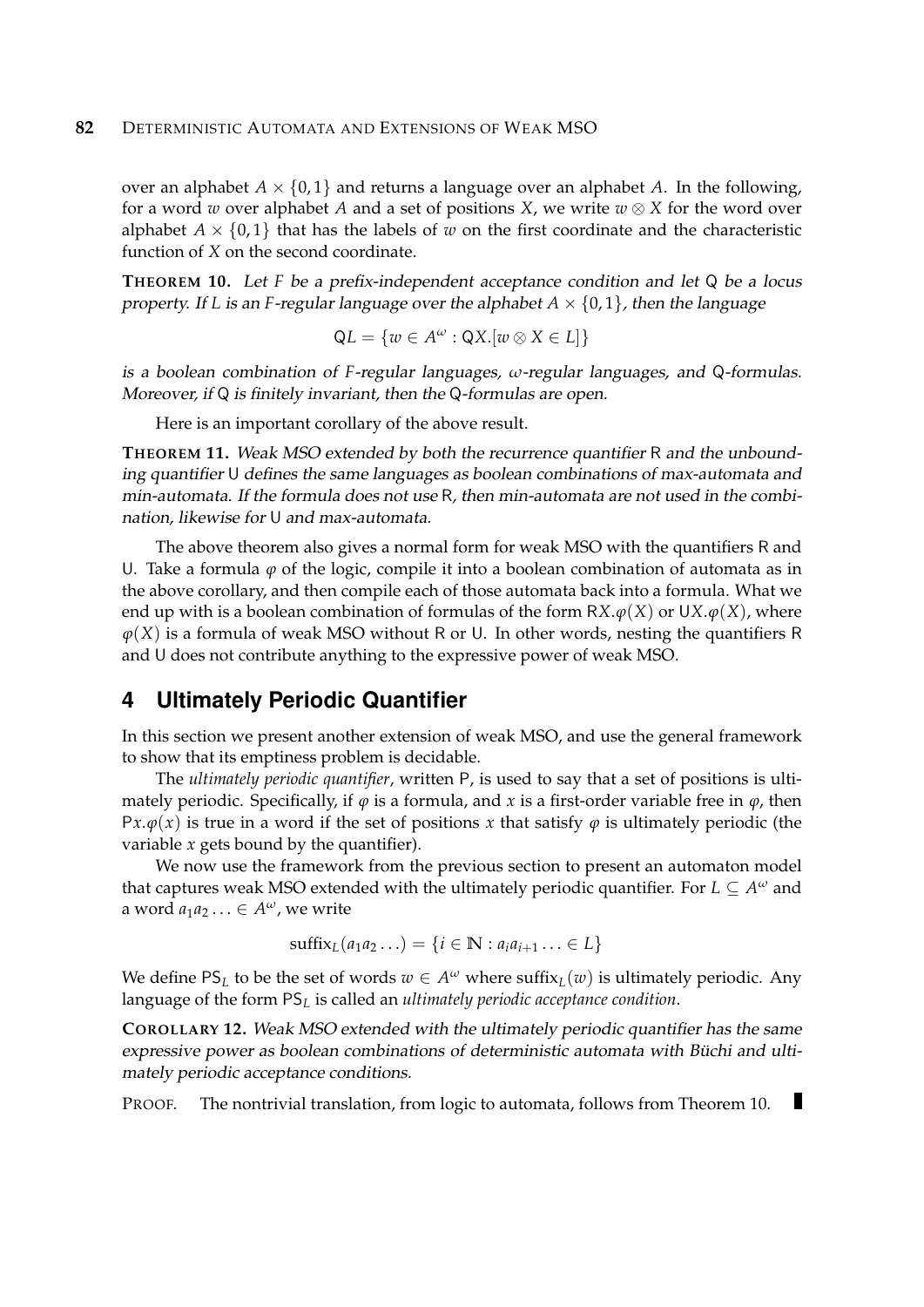#### **THEOREM 13.** Satisfiability is decidable for weak MSO extended with the ultimately periodic quantifier.

PROOF. By Corollary 12, it suffices to decide emptiness for a boolean combination of deterministic automata with Büchi and ultimately periodic acceptance conditions. (The translations between formulas and automata are effective.) Since the acceptance conditions concerned are closed under homomorphic images, we may assume that the same transducer  $f: A^\omega \to B^\omega$  is used by all automata. We may also assume that the boolean combination is in DNF form, and as far as emptiness is concerned, has only one disjunct (which is a conjunction of, possibly negated, acceptance conditions). Finally, by collapsing the Büchi languages into a single *ω*-regular language, we may assume one conjunct is *ω*-regular, and all others involve ultimately periodic acceptance conditions.

Summing up: we want to decide if the transducer *f* can output a word in an intersection  $K \cap K_1 \cap \cdots \cap K_n$ , where  $K$  is  $\omega$ -regular and each  $K_i$  is either a language  $PS_{L_i}$  or its complement, for some *ω*-regular language *L<sup>i</sup>* . It is not difficult to see that the following language over alphabet {0, 1} *n* is *ω*-regular:

 $M = \{X_1 \otimes \cdots \otimes X_n : \text{ exists } w \in f(A^{\omega}) \cap K \text{ such that } X_i = \text{suffix}_{L_i}(w) \text{ for all } i = 1, \ldots, n\}$ 

(here ⊗ combines characteristic functions of sets into a word over the product alphabet).

The emptiness problem boils down to testing if the set *M* above contains a word, whose projection onto coordinates *i* corresponding to languages PS*L<sup>i</sup>* is an ultimately periodic word, and whose projection onto coordinates *i* corresponding to complements of languages PS<sub>L<sub>*i</sub>*</sub> is not ultimately periodic. This way we have reduced our satisfiability problem to the</sub> following combinatorial result, which can be solved using standard automata techniques.

**THEOREM 14.** The following problem is decidable

- $\bullet$  *Input: An ω-regular language L* ⊆ *B<sup>ω</sup>*, *letter-to-letter homomorphisms*  $\pi_i : B^\omega \to B^\omega_i$ for  $i = 1, ..., n$ , and a set  $F \subseteq \{1, ..., n\}$ .
- Question: Is there some  $w \in L$  such that  $F = \{i : \pi_i(w)$  is ultimately periodic $\}$ .

We could go even further, and consider an extension of weak MSO where all the new quantifiers mentioned in this work are allowed: the bounding quantifier, the recurrence quantifier, and the ultimately periodic quantifier. As previously, the automaton model would simply be boolean combinations of the three automata models: min-automata, maxautomata, and automata with ultimately periodic acceptance condition. The emptiness problem would require solving a variant of Theorem 14 where the language *L* is not *ω*regular, but recognized by a nondeterministic BS-automaton (since these are strong enough to capture both max- and min-automata).

#### **5 Conclusions**

In this paper we presented several new classes of languages of infinite words. These classes are robust: they have good closure properties, they admit logical and automaton characterizations, they have decidable emptiness. We hope that the examples from this paper,